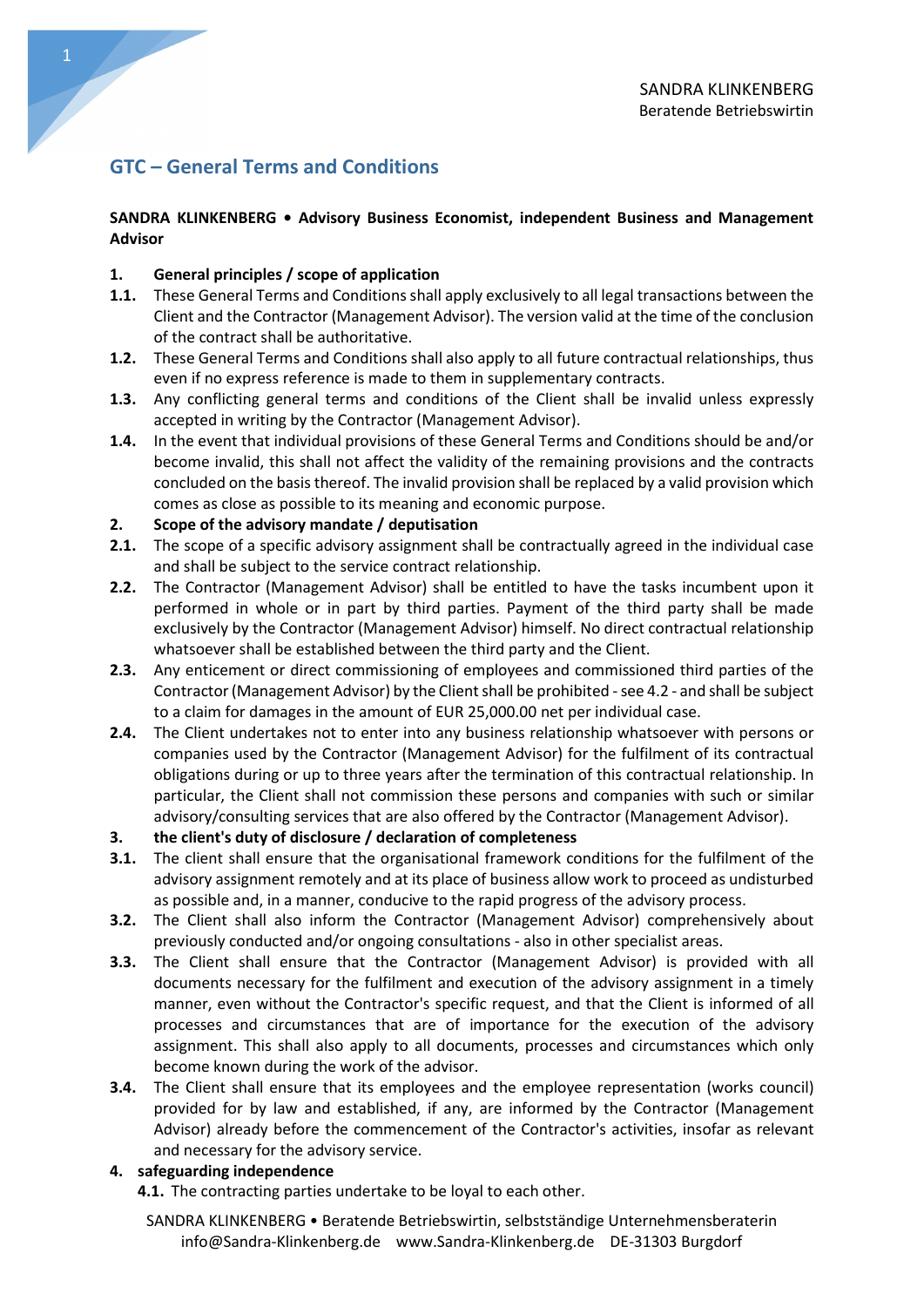4.2. The contracting parties shall mutually undertake to take all precautions suitable to prevent the independence of the commissioned third parties and employees of the Contractor (Management Advisor) from being jeopardised. This shall apply in particular to offers made by the Client for employment or the acceptance of assignments on its own account.

# 5. reporting / reporting obligation

- 5.1. The Contractor (Management Advisor) undertakes to report to the Client on its work, that of its employees and, if applicable, that of any third parties brought in on an order-related basis, in accordance with the progress of the work.
- 5.2. The client shall receive a final report within a reasonable period of time, i.e. two to four weeks, depending on the type of advisory assignment, after completion of the assignment.
- 5.3. The Contractor (Management Advisor) shall be free from instructions in the provision of the agreed service and shall act according to her own judgement and on her own responsibility. She is not bound to any particular place of work or working hours. The service is provided under a fee-based service contract and in compliance with the professional rights of the liberal professions.

# 6. protection of intellectual property

- **6.1.** The copyright to the works created by the Contractor (Management Advisor) and its employees and third parties brought in on an order-related basis (in particular offers, reports, analyses, expert opinions, organisational plans, programmes, performance specifications, drafts, calculations, drawings, data carriers, etc.) shall remain with the Contractor (Management Advisor). They may be used by the Client during and after termination of the contractual relationship exclusively for purposes covered by the contract. In this respect, the Client shall not be entitled to reproduce and/or distribute the work(s) without the express consent of the Contractor (Management Advisor). Under no circumstances shall an unauthorised reproduction/dissemination of the work give rise to any liability on the part of the Contractor (Management Advisor) - in particular for the accuracy of the work - vis-à-vis third parties.
- 6.2. The Client's breach of these provisions shall entitle the Contractor (Management Advisor) to terminate the contractual relationship immediately and prematurely and to assert other statutory claims, in particular for injunctive relief and/or damages.

# 7. Guarantee

- 7.1. The Contractor (Management Advisor) shall be entitled and obliged, irrespective of fault, to remedy any inaccuracies and defects in its services that become known. The Contractor shall inform the Client thereof without delay.
- **7.2.** This claim of the Client shall expire after six months after the respective service has been rendered.

# 8. Liability / Compensation

- 8.1. The Contractor (Management Advisor) shall be liable to the Client for damages except for personal damages - only in the case of gross negligence (intent or gross negligence). This shall also apply mutatis mutandis to damage caused by third parties called in by the Contractor.
- 8.2. Claims for damages by the client are subject to applicable law and can only be asserted in court within six months of knowledge of the damage and the damaging party, but at the latest within two years of the event giving rise to the claim.
- 8.3. The Client shall in each case provide evidence that the damage is due to the fault of the Contractor.
- 8.4. If the Contractor (Management Advisor) performs the work with the assistance of third parties and if warranty and/or liability claims arise against these third parties in this context, the Contractor (Management Advisor) shall assign these claims to the Client. In this case, the Client shall give priority to these third parties.
- 9. Secrecy / data protection

SANDRA KLINKENBERG • Beratende Betriebswirtin, selbstständige Unternehmensberaterin info@Sandra-Klinkenberg.de www.Sandra-Klinkenberg.de DE-31303 Burgdorf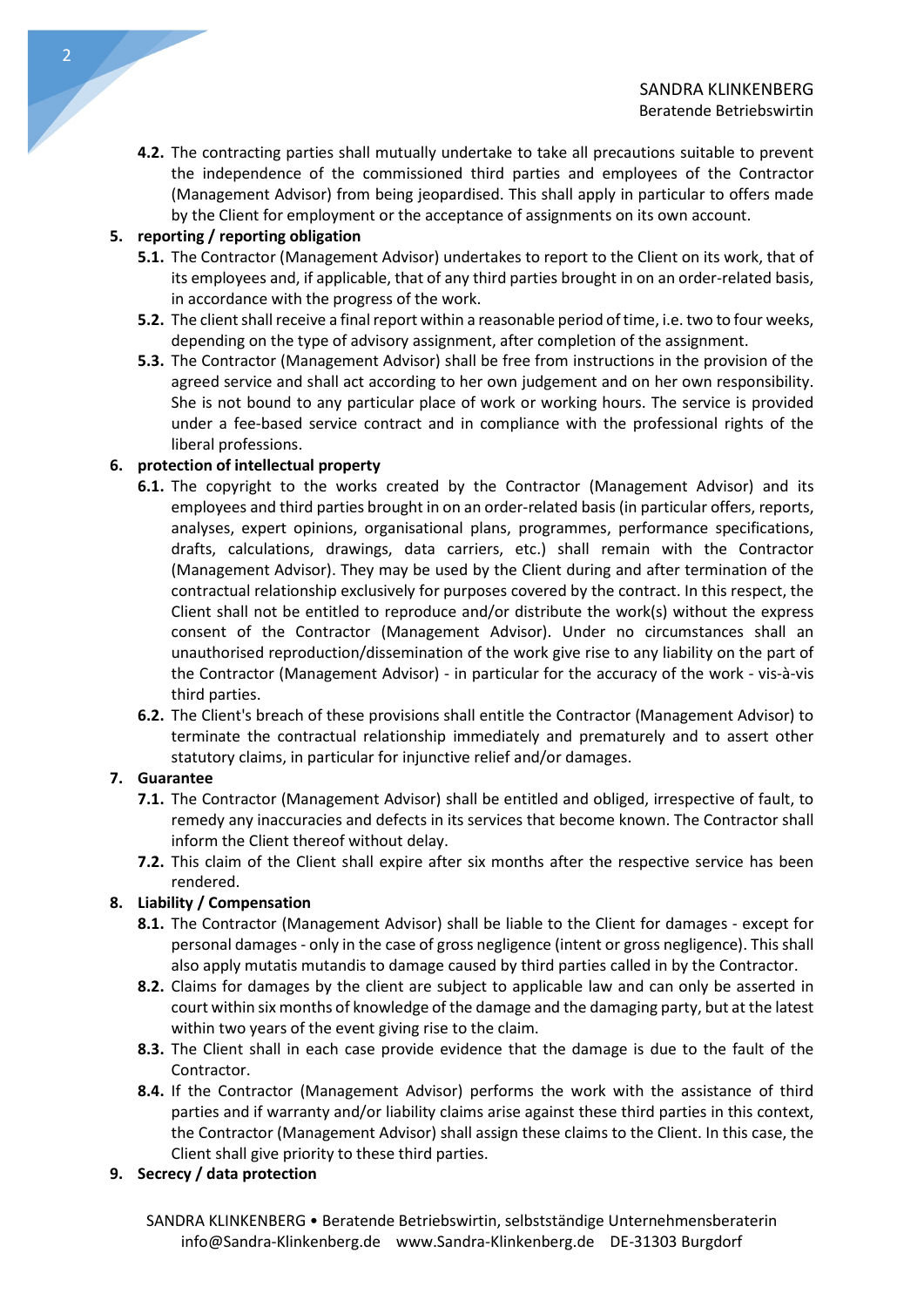- 9.1. The Contractor (Management Advisor) undertakes to maintain confidentiality about all business matters coming to its knowledge, in particular business and trade secrets as well as any information it receives about the nature, scope of operations and practical activities of the Client and which are not available to the public.
- 9.2. Furthermore, the Contractor (Management Advisor) undertakes to maintain secrecy vis-à-vis third parties regarding the content of the subject matter of the contract as well as information and circumstances that have come to her knowledge in connection with the performance of the contract, in particular also regarding the data of the Client's customers, insofar as these are not publicly accessible.
- 9.3. The Contractor (Management Advisor) shall be released from the duty of confidentiality vis-àvis any assistants and substitutes she may use. However, she shall transfer the duty of confidentiality to them in full and shall be liable for their breach of the duty of confidentiality as for her own breach.
- 9.4. The duty of confidentiality also extends beyond the end of a contractual relationship.
- 9.5. The Contractor (Management Advisor) shall be entitled to process personal data entrusted to it within the scope of the purpose of the contractual relationship. The Client shall guarantee the Contractor that all necessary measures have been taken for this purpose, in particular those within the meaning of the Data Protection Act, such as declarations of consent by the persons concerned.

## 10. Honorarium / fee

- 10.1. Upon commencement of the performance of the agreed assignment, the Contractor (Management Advisor) shall receive a fee in accordance with the agreement between the Client and the Contractor (Management Advisor). The Contractor (Management Advisor) shall be entitled to issue interim invoices in accordance with the progress of the work or for a fixed period of time and to demand payment on account in accordance with the respective progress. The fee shall be due upon presentation of the invoice by the Contractor. A daily rate is based on 8 hours and is invoiced net in ¼-hour mode plus statutory tax.
- 10.2. The Contractor (Management Advisor) shall issue an invoice entitling to input tax deduction with all legally required features.
- 10.3. Any expenses, out-of-pocket expenses, travel expenses, etc. incurred shall be reimbursed by the Client in addition against invoicing by the Contractor (Management Advisor).
- 10.4. If the service is not provided for reasons attributable to the Client or due to justified premature termination of the contractual relationship by the Contractor (Management Advisor), the Contractor (Management Advisor) shall retain the right to payment of the entire agreed fee less any expenses saved. If an hourly fee has been agreed, the fee shall be paid for the number of hours that could have been expected for the entire agreed service, less the expenses saved. The saved expenses are agreed as a lump sum of 50 percent of the fee for those services which the contractor has not yet rendered by the date of termination of the contractual relationship.
- 10.5. In the event of non-payment of interim invoices, the Contractor (Management Advisor) shall be released from her obligation to provide further services. However, this shall not affect the assertion of further claims resulting from non-payment.

### 11. electronic invoicing / accounting

11.1. The Contractor (Management Advisor) shall be entitled to send invoices to the Client also in electronic form. The Client expressly agrees to the Contractor (Management Advisor) sending invoices in electronic form.

# 12. duration of the agreement / contract

12.1. The provision of services shall be fixed in the individual contract. The contract ends with the provision of the service in the agreed and fixed scope and can be terminated by either party with a notice period of 3 weeks, giving reasons. The provisions of termination without notice shall remain unaffected. Consideration of pre-contractual agreements, confirmations on the part of the Contractor (Management Advisor), service provision commitments or a necessity to provide

SANDRA KLINKENBERG • Beratende Betriebswirtin, selbstständige Unternehmensberaterin info@Sandra-Klinkenberg.de www.Sandra-Klinkenberg.de DE-31303 Burgdorf